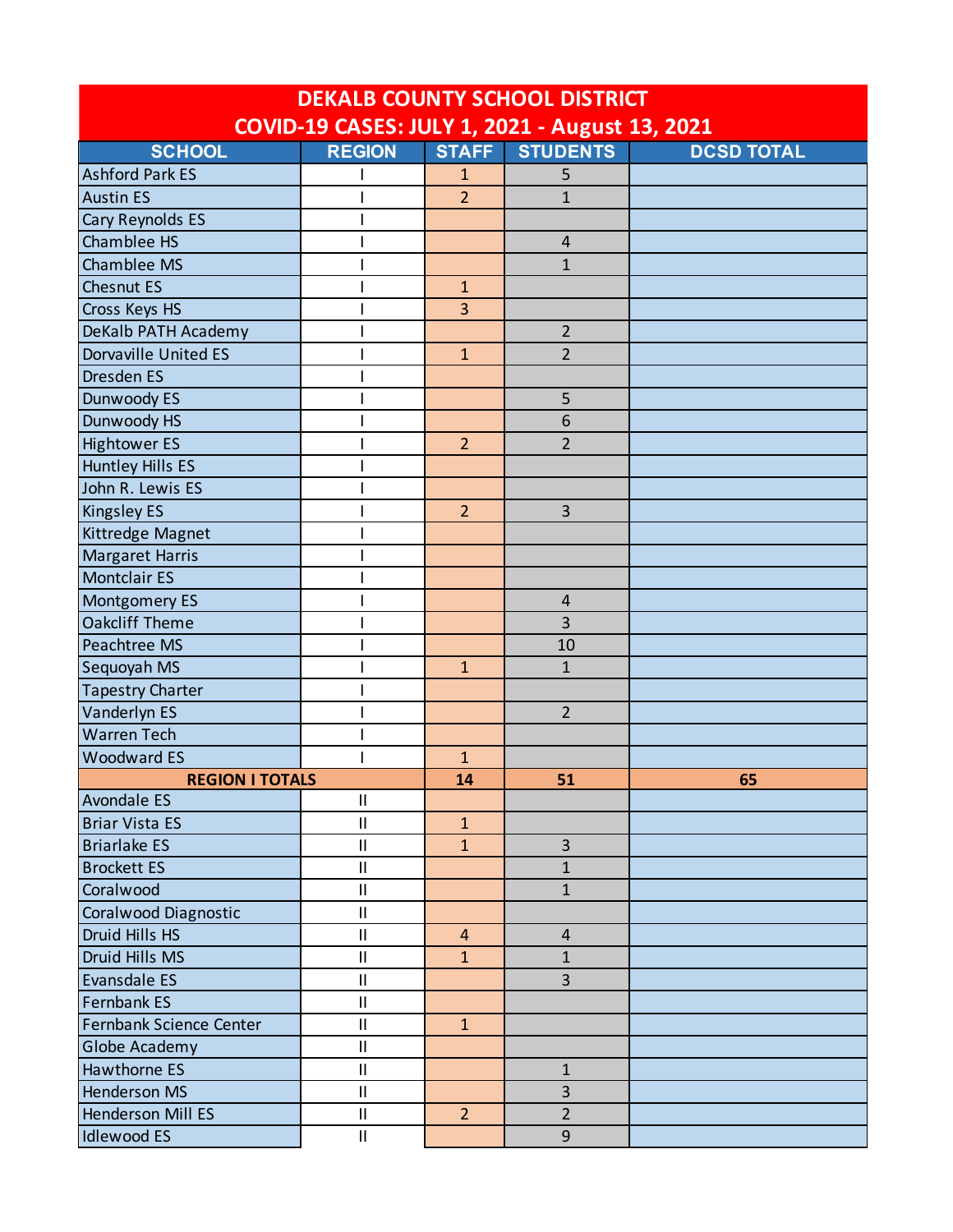| International Community   | $\mathbf{I}$               |                | $\overline{4}$          |     |
|---------------------------|----------------------------|----------------|-------------------------|-----|
| Lakeside HS               | $\mathbf{I}$               |                | 5                       |     |
| Laurel Ridge ES           | $\mathbf{I}$               |                |                         |     |
| Livsey ES                 | $\mathbf{I}$               | $\overline{2}$ | 5                       |     |
| <b>McLendon ES</b>        | $\sf II$                   |                |                         |     |
| <b>Midvale ES</b>         | $\mathbf{II}$              | $\mathbf{1}$   | $\overline{2}$          |     |
| Museum School             | $\mathbf{I}$               |                |                         |     |
| Oak Grove ES              | $\mathop{\rm II}\nolimits$ | $\mathbf{1}$   | $\mathbf 1$             |     |
| Pleasantdale ES           | $\mathbf{I}$               | $\mathbf{1}$   | $\overline{2}$          |     |
| Sagamore Hills ES         | $\sf II$                   |                | $\overline{2}$          |     |
| Smoke Rise ES             | $\mathbf{II}$              | $\overline{2}$ |                         |     |
| <b>Tucker HS</b>          | $\mathbf{II}$              | $\mathbf{1}$   | 3                       |     |
| <b>Tucker MS</b>          | $\sf II$                   | 3              | 6                       |     |
| <b>REGION II TOTALS</b>   |                            | 21             | 58                      | 79  |
| Arabia Mountain HS        | III                        |                | 13                      |     |
| E.L. Miller ES            | III                        |                | $\mathbf{1}$            |     |
| Leadership Prep           | III                        |                |                         |     |
| Lithonia HS               | III                        | $\mathbf{1}$   | 13                      |     |
| Lithonia MS               | III                        | $\overline{2}$ | 6                       |     |
| <b>Marbut ES</b>          | III                        |                | $\overline{\mathbf{r}}$ |     |
| Pine Ridge ES             | III                        | $\mathbf{1}$   | $\overline{2}$          |     |
| <b>Princeton ES</b>       | III                        |                |                         |     |
| <b>Redan ES</b>           | III                        | 5              | 4                       |     |
| <b>Redan HS</b>           | III                        | $\mathbf{1}$   | 6                       |     |
| <b>Redan MS</b>           | III                        | $\mathbf{1}$   | 9                       |     |
| <b>Rock Chapel ES</b>     | III                        | $\mathbf{1}$   | $\overline{2}$          |     |
| <b>Shadow Rock ES</b>     | III                        | $\mathbf{1}$   | $\overline{4}$          |     |
| <b>Stephenson HS</b>      | III                        | $\overline{2}$ | 10                      |     |
| <b>Stephenson MS</b>      | III                        | $\mathbf{1}$   | 6                       |     |
| <b>Stone View ES</b>      | III                        | $\mathbf{1}$   | 5                       |     |
| Wynbrooke ES              | III                        | $\overline{1}$ | $\mathbf{1}$            |     |
| <b>REGION III TOTALS</b>  |                            | 18             | 86                      | 104 |
| Allgood ES                | IV                         | $\overline{2}$ | $\overline{2}$          |     |
| Champion Theme School     | $\mathsf{IV}$              |                | $\overline{2}$          |     |
| <b>Clarkston HS</b>       | IV                         | 5 <sup>1</sup> | $\mathbf{1}$            |     |
| D.A.T.E                   | IV                         |                |                         |     |
| DeKalb Early College      | IV                         |                |                         |     |
| <b>DeKalb School Arts</b> | ${\sf IV}$                 |                |                         |     |
| <b>Dunaire ES</b>         | ${\sf IV}$                 | $\mathbf{1}$   | $1\,$                   |     |
| Eagle Woods Academy       | ${\sf IV}$                 |                |                         |     |
| Elizabeth Andrews HS      | $\mathsf{IV}$              | $\mathbf{1}$   | 4                       |     |
| Freedom MS                | $\mathsf{IV}$              |                |                         |     |
| <b>Shadow Rock Center</b> | ${\sf IV}$                 |                |                         |     |
| Hambrick ES               | $\mathsf{IV}$              | $\mathbf{1}$   |                         |     |
| <b>Indian Creek ES</b>    | IV                         | $\overline{2}$ |                         |     |
| <b>Jolly ES</b>           | IV                         |                | $1\,$                   |     |
| Rockbridge ES             | IV                         | $\overline{3}$ | 3                       |     |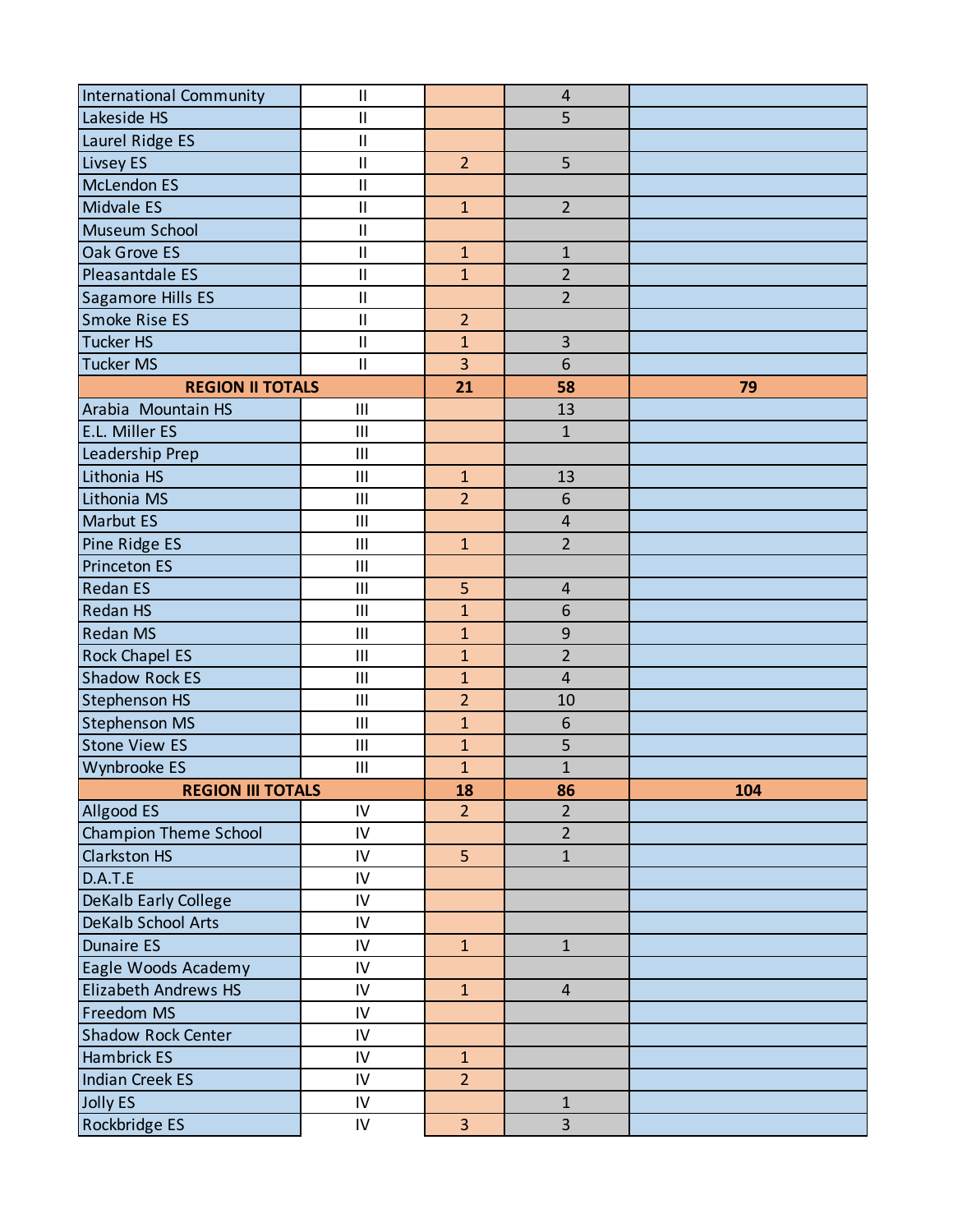| Stone Mill ES                 | IV           |                  |                         |    |
|-------------------------------|--------------|------------------|-------------------------|----|
| <b>Stone Mountain ES</b>      | IV           | $\overline{1}$   | 3                       |    |
| <b>Stone Mtn HS</b>           | IV           | 3                | $\overline{\mathbf{3}}$ |    |
| <b>Stone Mtn MS</b>           | IV           |                  | $\overline{2}$          |    |
| <b>REGION IV TOTALS</b>       |              | 19               | 22                      | 41 |
| <b>Bob Mathis ES</b>          | $\vee$       | $\mathbf{1}$     | $\mathbf{1}$            |    |
| <b>Browns Mill ES</b>         | $\vee$       |                  | $\mathbf{1}$            |    |
| Chapel Hill ES                | $\vee$       | $\mathbf{1}$     |                         |    |
| Chapel Hill MS                | $\vee$       | $\mathbf{1}$     | 5                       |    |
| E. L. Bouie Theme             | $\mathsf{V}$ |                  | 5                       |    |
| <b>Fairington ES</b>          | $\vee$       |                  | $\overline{2}$          |    |
| <b>Flat Rock ES</b>           | $\vee$       | $\overline{2}$   | 3                       |    |
| Miller Grove HS               | $\vee$       | $\boldsymbol{6}$ | $\overline{\mathbf{3}}$ |    |
| Miller Grove MS               | $\vee$       | $6\phantom{1}6$  | $\overline{1}$          |    |
| <b>MLK JR HS</b>              | $\vee$       |                  | 11                      |    |
| <b>Murphy Candler ES</b>      | $\vee$       |                  | $\mathbf{1}$            |    |
| Panola Way ES                 | $\vee$       | $\overline{2}$   | $\overline{2}$          |    |
| <b>Rainbow ES</b>             | $\vee$       | $\overline{2}$   | $\mathbf{1}$            |    |
| Salem MS                      | $\vee$       |                  | $\overline{\mathbf{4}}$ |    |
| Southwest DeKalb HS           | $\mathsf{V}$ | $6\phantom{1}6$  | 11                      |    |
| Woodridge ES                  | $\vee$       | $\mathbf{1}$     |                         |    |
| <b>REGION V TOTALS</b>        |              | 28               | 51                      | 79 |
| <b>Bethune MS</b>             | VI           |                  | 3                       |    |
| Canby Lane ES                 | VI           |                  | $\mathbf{1}$            |    |
| Columbia ES                   | VI           | $\mathbf{1}$     | $\mathbf{1}$            |    |
| Columbia MS                   | VI           | $\mathbf{1}$     | $\overline{\mathbf{4}}$ |    |
| Columbia HS                   | VI           | $\mathbf{1}$     | 9                       |    |
| <b>DeKalb Alternative</b>     | VI           | $\overline{4}$   |                         |    |
| DeKalb HS Tech South          | VI           |                  |                         |    |
| DeKalb Preparatory Acad       | VI           | $\overline{2}$   | 13                      |    |
| International Student Ctr     | VI           |                  |                         |    |
| Peachcrest ES                 | VI           | $\mathbf{1}$     | $\overline{2}$          |    |
| <b>Rowland ES</b>             | VI           |                  | $\mathbf{1}$            |    |
| Snapfinger ES                 | VI           |                  | 5                       |    |
| <b>Toney ES</b>               | VI           |                  | $\overline{2}$          |    |
| <b>Towers HS</b>              | VI           | $\overline{3}$   | 8                       |    |
| <b>Wadsworth ES</b>           | VI           | $\mathbf{1}$     |                         |    |
| <b>REGION VI TOTALS</b>       |              | 14               | 49                      | 63 |
| Barack H. Obama ES            | VII          |                  | 3                       |    |
| Cedar Grove ES                | VII          | $\overline{2}$   | 3                       |    |
| Cedar Grove HS                | VII          | $\overline{2}$   | $6\phantom{a}$          |    |
| Cedar Grove MS                | VII          |                  | $\overline{7}$          |    |
| DeKalb ES of Arts             | VII          |                  | $6 \overline{6}$        |    |
| <b>Early Learning Academy</b> | VII          | $\overline{3}$   | $\mathbf{1}$            |    |
| <b>Flat Shoals ES</b>         | VII          |                  |                         |    |
| Kelly Lake ES                 | VII          |                  |                         |    |
| McNair ES DLA                 | VII          |                  | $\overline{7}$          |    |